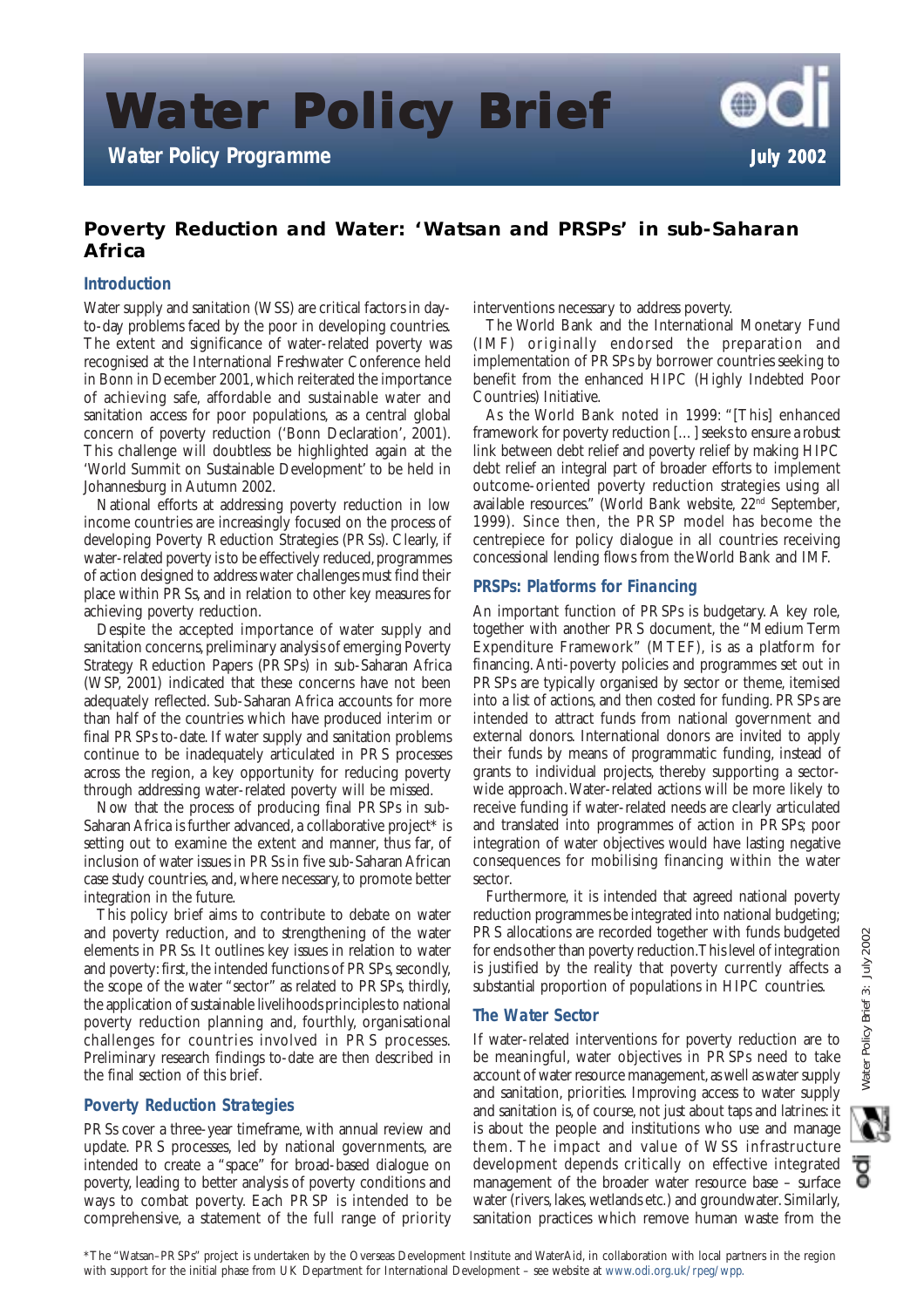immediate vicinity of one community are unsustainable if, in doing so, they contaminate the water supply of neighbours. Long experience of the practice of water projects in developing countries has highlighted the importance of balancing 'hardware' and 'software' components of supply provision, i.e. establishing effective institutional management arrangements. The importance of active participation of water users in the design of interventions, to ensure they reflect the needs and priorities of the intended beneficiaries, is also well documented.

The interconnections between water and poverty of course extend far beyond the need for drinking and washing water. Availability and access to water determines the range of productive water use options available to the poor e.g. agriculture, livestock, fisheries, transport and small industry. Water supply and sanitation issues are intimately linked to matters of water resource management, and *vice versa*. Strategies for water and sanitation need to be linked with strategies for water resource management and in turn priorities for achieving sustainable water resource management should be recorded and reflected in poverty reduction strategies. In short, the water sector needs to be viewed as a broad one.

### **Sustainable Livelihoods Approaches**

Sustainable Livelihoods (SL) approaches provide a useful, logical way of thinking through the complex and multiple linkages between water, poverty and livelihoods. SL provides a tool for analysing, in a holistic manner, factors affecting availability, access and use of water. A key strength of SL (see Box 1.) is in understanding how existing policy and resulting institutions and structures influence livelihoods outcomes and strategies of the poor and in suggesting multiple entry points for water supply interventions (e.g. access to resources, transfer of technology, institution building, etc).

### **Sustainable Livelihoods and National Planning**

This project, in its analysis of PRSPs, plans to draw upon insights afforded by SL. Though used most commonly in a local context, SL principles can be usefully applied in analysis of national level PRS planning, taking into account perspectives at different levels (macro and meso, as well as micro). Moreover, just as SL points to the combination of factors which determine the sustainability of local livelihoods, so, at a national level, poverty reduction strategies need to link actions in different sectors. In other words, improving linkages within and between sectors will be necessary if more integrated poverty reduction planning is to be achieved. We return below to what "integration" entails in this PRS context, and the significant organisational challenge it poses.

### **Water, Poverty and Sustainable Livelihoods**

The multi-dimensional aspects of water-poverty-livelihood linkages alluded to above present a challenge for policy and planning. The water sector has been dominated for many years by a perspective emphasising the health impacts of improved water supply and sanitation. SL analysis requires interveners to take a more holistic view of the role of water in support of livelihood activities of the poor. This demands a broader understanding of factors affecting availability, access and use of water as a productive asset and how it is combined with other assets not only to sustain life directly, but also to bring in the income, financial and non-financial, to sustain livelihoods.

There are undoubtedly important health benefits resulting from improved access to safe drinking water and sanitation facilities. However, the livelihood impact of water supply

#### **Box 1. Sustainable Livelihoods' Principles**

- Assets: the assets upon which people draw in order to implement a livelihood strategy may be characterised in five types of capital: human, social, natural, physical, and financial;
- People-centred: local people are key actors in identifying and planning livelihood strategies; if local initiatives are to be successful, external support needs to focus on what matters to people, to understand the differences between groups of people and work with them in a way congruent with their current livelihood strategies, social environment and ability to adapt;
- Links: an important aim of the livelihoods approach is to understand links: daily life at the local, "micro" level combines and naturally crosses "sectors"; policies and initiatives at 'meso'/'macro' level need to be sufficiently flexible to encourage inter-sectoral working;
- Multi-level: poverty elimination is a major challenge which will only be overcome by working at these multiple levels, ensuring that micro-level activity informs the development of policy and an effective enabling environment, and that macrolevel structures and processes support people's strengths;
- Dynamic: external support must recognise the dynamic nature of livelihood strategies, respond flexibly to changes in people's situations, and reflect the long-term;
- Sustainable: there are four key dimensions to sustainability economic, institutional, social and environmental; all are important; the challenge is to find a balance between them.

Adapted from Norton, A. and Foster, M (2001)

interventions can extend far beyond consumptive and reproductive uses of water to include opportunities for productive water uses including agriculture, livestock, fishing and numerous other small-scale income-generating activities (e.g. brick-making). Furthermore, there are significant opportunity costs associated with accessing water resources, both in terms of productive time/labour expended on water collection activities and often direct costs in the form of cash expended on water tariffs. Studies have shown that in many parts of rural sub-Saharan Africa women (often supported by girl children) commonly spend several hours each day collecting water, precluding other important productive activities.

Livelihoods approaches are important for identifying multiple entry points and devising an appropriate balance among water interventions designed to address poverty reduction objectives. For example, these might include measures to:

- protect property rights of poor populations (e.g. use and/ or ownership of water sources and adjoining land);
- enable their participation or representation on catchment and river management bodies;
- support training for mobilising communities in water projects;
- provide credit for purchase of water and sanitation materials and equipment;
- strengthen structures for decentralised decision-making. But this raises a question, the subject of lively debate: if access to water for the poor is recognised to be a multifaceted issue, requiring a range of different types of response, how is this multi-dimensional quality to be reflected in national processes for poverty reduction planning? The relevance of water to many different domains, the responsibility of different ministeries and sectorally-defined bodies, means that the handling of water in PRSs presents an important challenge: for the different dimensions of water poverty to be reflected, should water be designated as: (i) a cross-cutting theme, or (ii) a theme or issue absorbed into several or many sectors or priorities, or (iii) a distinct sector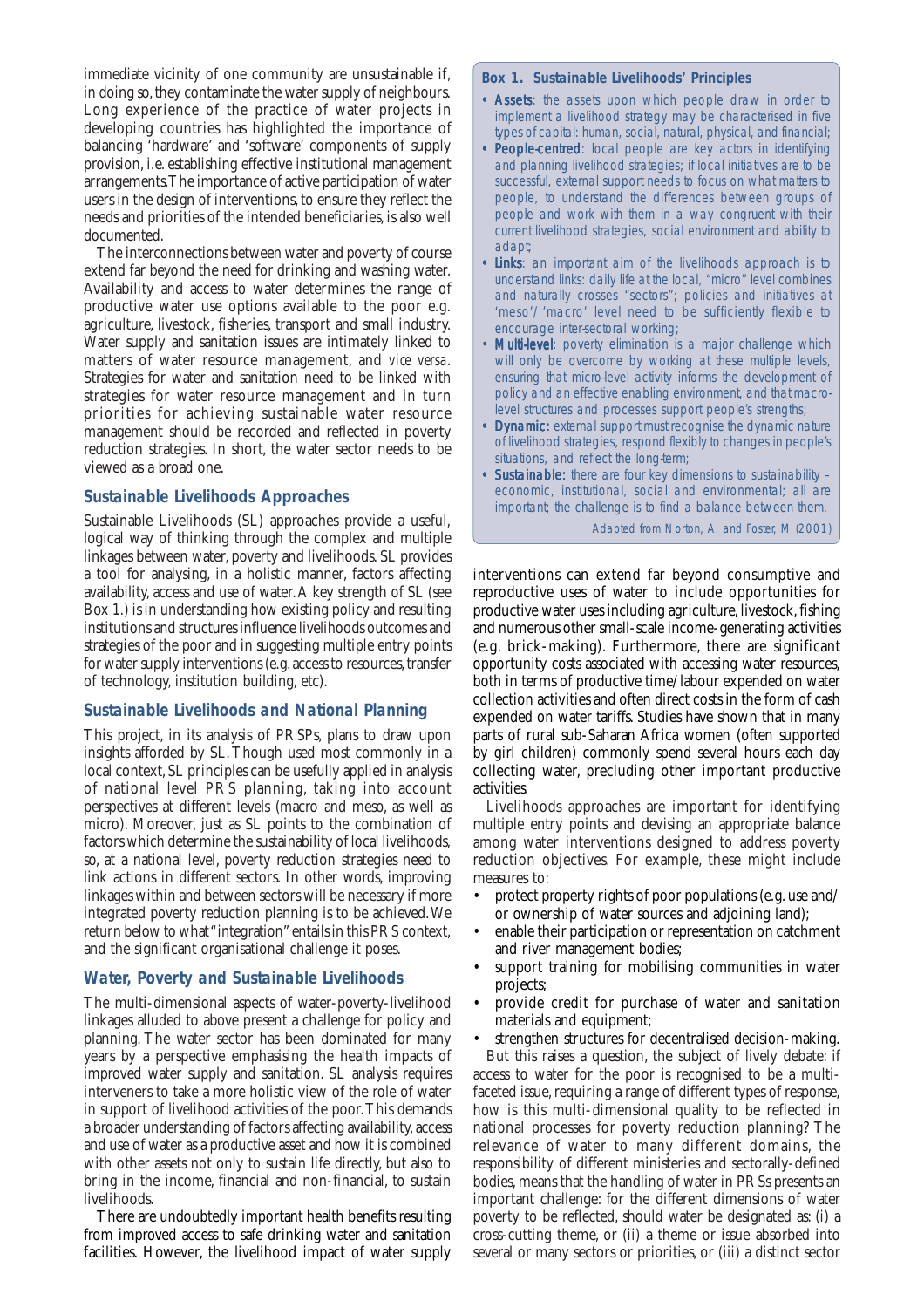or priority? The answer depends in great part on how the PRS process is conducted in organisational terms. As will be seen from the following section, if the PRS process in a given country is organised so as to function according to a genuinely inter-sectoral model, water may be identified as a sector in its own right, as per (iii) above, without precluding the kind of integration envisaged in both (i) and (ii).

## **Organisational Challenge**

Experience with the kind of multi-dimensional planning required in PRS tells us that many organisational problems are likely to arise in practice. If the PRS process is to succeed, the nature of this organisational challenge needs to be acknowledged and decisions made as to how it will be met. The following outline draws upon recent analysis of theory on organisation and management (Maxwell, 2001) showing that planning is not just a technical challenge (setting objectives, choosing targets, devising indicators, drawing up budgets etc.) but also an organisational one.

The PRS process is both multi-sectoral and multidisciplinary. It involves a range of sectors, productive (e.g. agriculture) and also infrastructural and social (roads, health and education). At the same time, the PRSP cannot be written by one discipline alone – inputs from specialists across a number of disciplines are needed. The extent to which the PRSP, and the PRS process more widely, is a whole greater than the sum of its parts depends on the level of integration intended and achieved. Box 2. outlines an ascending scale from minimum to maximum integration.

Option 1 avoids as much as possible systematic integration between disciplines and sectors, with only unplanned, casual interaction for making links. Unless PRSPs are to be a loose collection of separate poverty reduction plans, rather than an expression of one poverty reduction strategy, then this first option is inappropriate for management of PRS processes.

Option 2 would argue for a PRS which is "multidisciplinary" and "multi-sectoral", in other words which sets out common goals, but relies on individual planning and action by different disciplines and sectors. A PRSP following this mode would typically record broad national poverty reduction goals in a first chapter, followed by a series of chapters on sectors and priorities with sectoral objectives and actions enumerated separately for implementation by sectoral agencies. As Maxwell observes, this corresponds to a "role" culture common to governments, with ministeries resembling the pillars of a building, where most interactions occur up and down the hierarchy of each pillar and few exist across the building, with such cross-linkages as there are tightly defined and controlled by procedures and protocol. Whilst it is easy to see how the habitual structure of government will tend to lend itself to this option, it will be ill-suited to the multi-dimensional aspects of PRS planning and implementation, and indeed to the water sector which, we

#### **Box 2. Types of cross-disciplinary and cross-sectoral planning**

| 1. Disciplinary or sectoral                        | Independent planning and<br>communication leading to influence                             |
|----------------------------------------------------|--------------------------------------------------------------------------------------------|
| 2. Multi-disciplinary or multi-<br>sectoral        | Common goals, independent<br>planning                                                      |
| 3. Inter-disciplinary or inter-<br>sectoral        | Systematic integration, leading to<br>co-operative goal definition,<br>planning and action |
| 4. Trans-disciplinary or trans-<br>sectoral        | Transcend individual skills and<br>disciplines, leading to a new<br>common, cognitive map  |
| Maxwell (2001) adapted from Flynn and Denning 1982 |                                                                                            |

have noted above, is itself multi-dimensional.

But although Option 2 provides common goals, it envisages "independent planning". Option 3 takes integration one step further, with cooperative goal definition, planning and collaborative actions. It is the organisational model which fits the PRS process better of the two. Creation of special posts and departments within government for the purposes of the PRS process is consistent with either options 2 or 3, though the significance of the latter is the change from a role to a "task" culture which entails deeper cooperation between ministerial and sectoral teams and more flexible modes of working. Option 3 is surely what is required in order to bring to bear the combined skills and resources of different parts of government – and civil society – to tackle the major task of poverty reduction and to address the institutional application of SL approaches. Option 4 meanwhile is very ambitious and probably unattainable in practice. The switch from a role to a task culture entailed in Option 3 is likely to present a substantial challenge requiring a cultural evolution within government, supported by civil society and other networks also adopting an inter-sectoral approach.

In answer, therefore, to the question raised above, it is suggested that water should be identified as a sector in its own right within PRSPs and PRS processes, and that water sector actors should work in collaboration with other sectors, pro-actively engaging with them to contribute to and influence their decisions and actions on water-related issues (and accept the converse). As noted above, the aim is to achieve in each case a PRS which is a whole, rather than unintegrated parts.

### **Water and Poverty Reduction Strategies: scope of research**

The aim of the present project, as noted above, is to assess the level and nature of inclusion of water aspects in poverty reduction strategies in five sub-Saharan countries – namely **Zambia**, **Malawi**, **Kenya**, **Uganda** and **Madasgascar** – and, to help, where necessary, strengthen incorporation of water objectives and actions, defined broadly as above.

A set of agreed questions has been drawn up and posed to a research team in each of the five countries to investigate the current status of water management, and water and poverty reduction planning, in each country, grouped around common themes so as to allow for points of comparison. The questions cover the following key issues in relation to the PRSP document and PRS process in each country (see Box 3. below.)

Answers to the research questions will form the core of outline Case Studies for the five countries, providing a survey of the water context, and a first assessment from a pro-poor perspective of the way in which water concerns have been reflected in PRSP content and PRS processes. The aim is to identify and address issues of inclusion by local government, civil society, community and the private sector in the process of PRSP development, implementation and monitoring, and to help ensure that water priorities are reflected in national PRSP plans and resulting expenditure.

### **Conclusions: Preliminary findings – further study**

The five outline Case Studies will, first, provide some preliminary findings on PRS processes from a water perspective and, secondly, point to key areas for closer study.

From the water perspective, Phase I preliminary insights arising from the PRSP/PRS analysis in the case study countries are:-

*1. Poverty issues:* Each PRSP identifies difficulties of water access as a dimension of poverty, although the level of priority attributed and resources allocated varies. In all